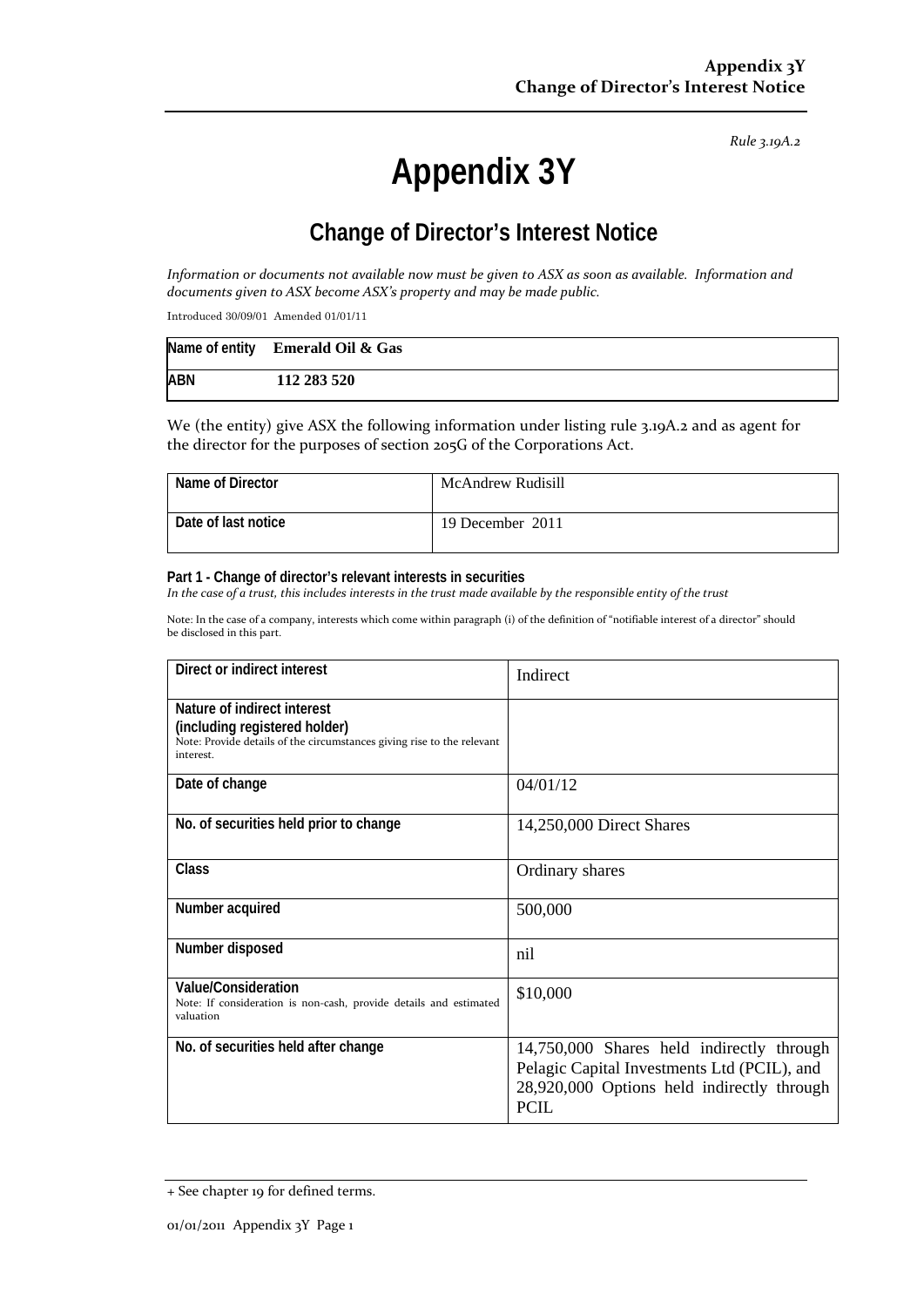| Nature of change<br>Example: on-market trade, off-market trade, exercise of options,<br>issue of securities under dividend reinvestment plan, participation in | On market trade |
|----------------------------------------------------------------------------------------------------------------------------------------------------------------|-----------------|
| buy-back                                                                                                                                                       |                 |

# **Part 2 – Change of director's interests in contracts**

Note: In the case of a company, interests which come within paragraph (ii) of the definition of "notifiable interest of a director" should be disclosed in this part.

| Detail of contract                                                                                                                                                          | N/A |
|-----------------------------------------------------------------------------------------------------------------------------------------------------------------------------|-----|
| Nature of interest                                                                                                                                                          | N/A |
| Name of registered holder<br>(if issued securities)                                                                                                                         | N/A |
| Date of change                                                                                                                                                              | N/A |
| No. and class of securities to which<br>interest related prior to change<br>Note: Details are only required for a contract in<br>relation to which the interest has changed | N/A |
| Interest acquired                                                                                                                                                           | N/A |
| Interest disposed                                                                                                                                                           | N/A |
| <b>Value/Consideration</b><br>Note: If consideration is non-cash, provide details<br>and an estimated valuation                                                             | N/A |
| Interest after change                                                                                                                                                       | N/A |

## Part 3 - <sup>+</sup>Closed period

| Were the interests in the securities or contracts detailed   No                                             |  |
|-------------------------------------------------------------------------------------------------------------|--|
| above traded during a $+$ closed period where prior written                                                 |  |
| clearance was required?                                                                                     |  |
| If so, was prior written clearance provided to allow the trade $\mid N/A$<br>to proceed during this period? |  |
| If prior written clearance was provided, on what date was this $\mid N/A$<br>provided?                      |  |

<sup>+</sup> See chapter 19 for defined terms.